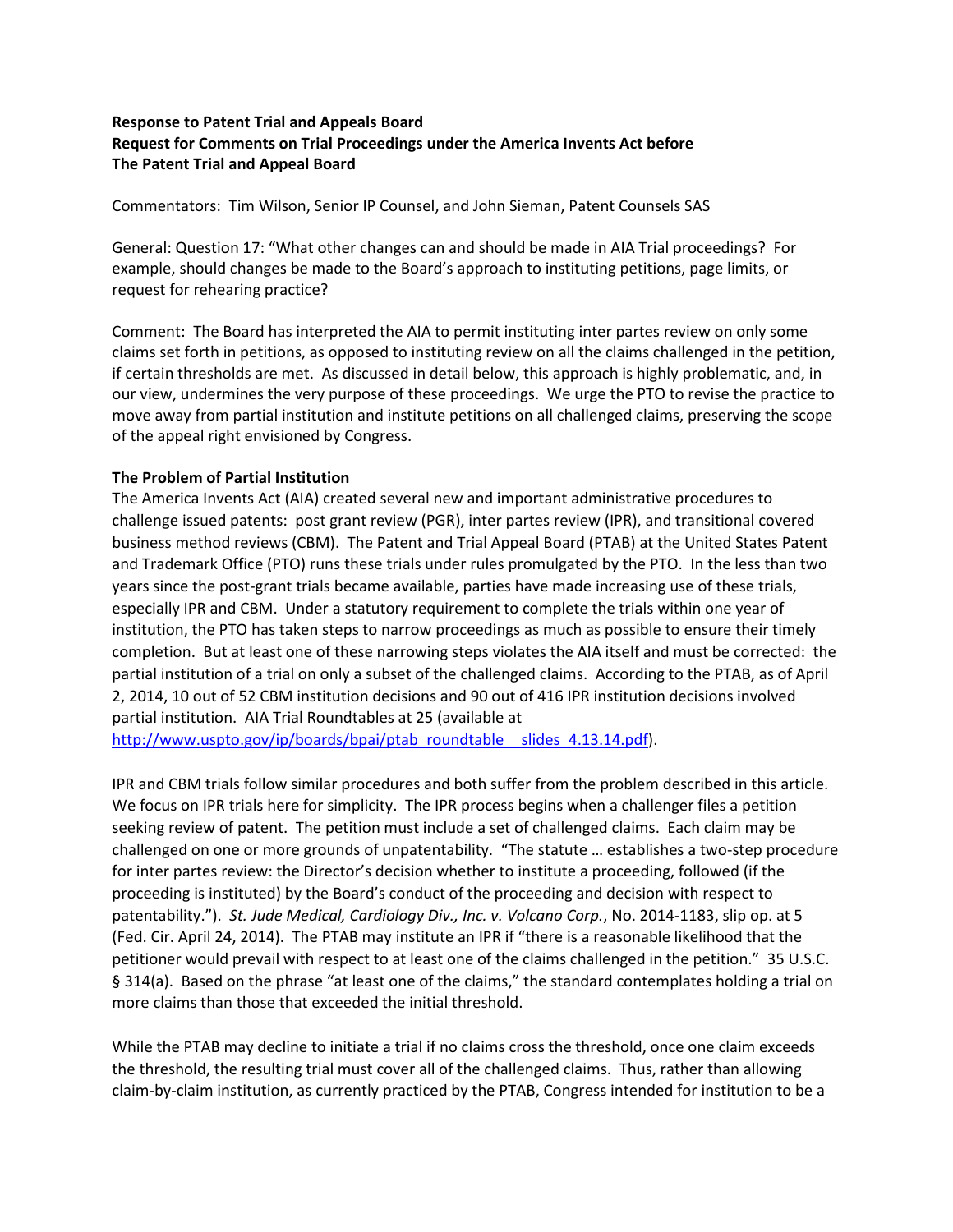binary decision: institute the trial on all challenged claims, or none of them. But unfortunately for challengers facing a partial institution, the statute bars appellate review of the decision whether to institute an IPR. *Id*. (citing 35 U.S.C. § 314(d)). Thus, a challenger has no apparent way to appeal the patentability of non-instituted claims because the non-appealable institution decision does address the non-instituted claims, but the appealable final written decision does not.

The statute provides challengers the right to appeal as to the patentability of any challenged claim. The PTAB's partial institution practice strips petitioners of this statutory right as to non-instituted claims. Under the AIA, the PTAB must issue a final written decision at the conclusion of each trial. That final written decision must address "the patentability of any patent claim challenged by the petitioner." *St. Jude Medical,* slip op. at 3 (emphasis added, citing 35 U.S.C. § 318(a)). And the statute consistently describes the "challenged" claims as those the petitioner chose to include in the petition. 35 U.S.C. § 312(a)(3) (requiring an IPR petition to "identif[y], in writing and with particularity, each claim challenged"); 35 U.S.C. § 314(a) (referring to "claims challenged in the petition"). The provision relating to claim amendments in IPR trials likewise relates to any "challenged patent claim." 35 U.S.C. § 316(d)(1). It would make little sense to allow amendments on any challenged claims, if all of the challenged claims were not included in the trial. Thus, the final written decision must address the patentability of all of the claims the petitioner included in the petition.

The importance of a complete final written decision addressing all challenged claims stems from the statutory scheme linking the challenger's appeal right to the PTAB's final written decision. 35 U.S.C. § 319 (permitting "[a] party dissatisfied with the final written decision [to] appeal the decision pursuant to sections 141 through 144"); 35 U.S.C. § 141 (permitting "[a] party to an inter partes review … who is dissatisfied with the final written decision … [t]o] appeal the Board's decision only to the United States Court of Appeals for the Federal Circuit"). Because the right to appeal stems from a final written decision, and because the final written decision must address the patentability of all challenged claims, the AIA provides an appeal right as to the patentability of any challenged claim. The PTAB's partial institution practice takes that right away.

Instead of instituting a trial on all challenged claims, the PTAB—consistent with the PTO's own regulations, but not the AIA—institutes trials only on those claims it decides warrant review. This practice, coupled with statute's designation of institution decisions as "final and nonappealable," 35 U.S.C. § 314(d), leaves no point in the process for a party to appeal regarding the patentability of claims excluded from a trial. When Congress enacted the AIA, it insulated the determination "*whether* to institute"—note the binary phrasing—from appellate review. *St. Jude Medical, Cardiology Div., Inc. v. Volcano Corp.*, No. 2014-1183, slip op. at 2 (Fed. Cir. April 24, 2014) (emphasis added, citing 35 U.S.C. § 314(b)). But that did not authorize the PTO to remove challenged claims from the scope of a trial.

Our search of the AIA's legislative history for any approval or even suggestion of a claim-by-claim institution practice failed to find support. It appears this practice was never contemplated by Congress, at least on the record. The closest point we located was a statement by Senator Kyl explaining that the original petition should define the scope of the trial. He explained in the context of the heightened bar to get a trial instituted, "[t]he elevated threshold will require challengers to front load their case. Also, by requiring petitioners to tie their challenges to particular validity arguments against particular claims, the new threshold will prevent challenges from 'mushrooming' after the review is instituted into additional arguments employing other prior art or attacking other claims." 157 Cong. Rec. S1368,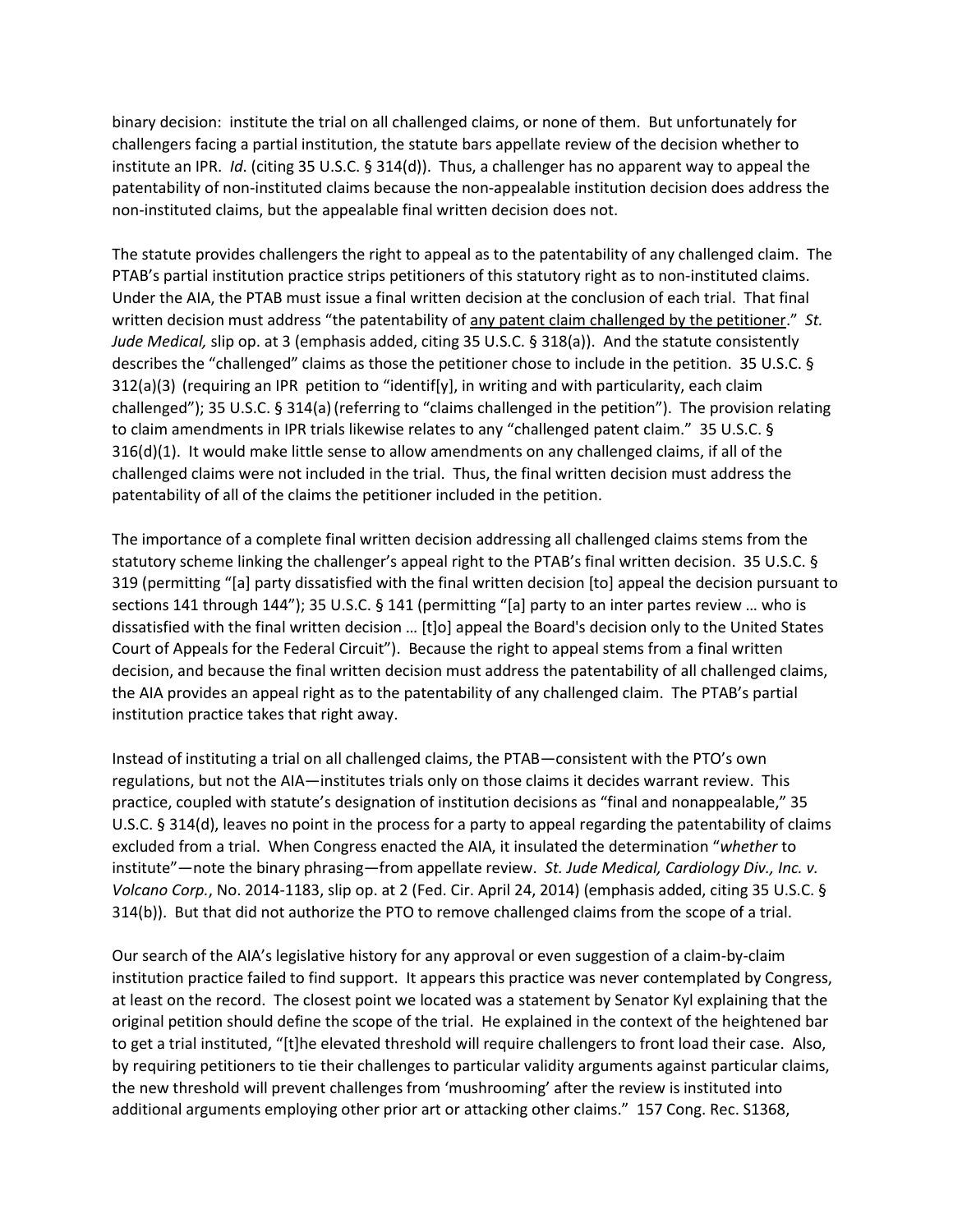S1376. Senator Kyl's remarks align with our view, that the petition defines the claims that will be included in any resulting trial.

The PTO was made aware of this issue before the first IPR petition was filed, when it received comments on its proposed AIA implementation rules. In summarizing the public's comments in the Federal Register, the PTO highlighted one comment indicating "that instituting review on a claim-by-claim basis is unfairly prejudicial to challengers and potentially at odds with the statute" and noted the comment further raised concerns that "claims or issues deemed not to have a reasonable likelihood of prevailing are cut off from further review in a final and non-appealable decision." 77 Fed. Reg. 48680, 48702 (Aug. 14, 2012). The comment referenced by the PTO appears to originate from IBM. Letter from IBM Corp. to Lead Judge M. Tierney at 2-3 (April 6, 2012) (available at [www.uspto.gov/aia\\_implementation/comment-ibm5.pdf\)](http://www.uspto.gov/aia_implementation/comment-ibm5.pdf).

The PTO's response to IBM's concerns did not resolve the statutory conflict. According to the only substantive part of the PTO's response, partial institution was acceptable because the statutory estoppel also applies on a claim-by-claim basis. 77 Fed. Reg. at 48703. But the Office failed to explain the relevance of the statutory estoppel provision or tie it to the institution decision. On the contrary, the claim-by-claim estoppel provided in the statute contradicts the Office's argument.

The estoppel provision in section 325 shows Congress knew how to specify claim-by-claim treatment where it wanted to. Recently, the PTAB itself has relied on similar logic to explain why CBM reviews are available for entire patents even if only one claim recites a covered business method. The PTAB reasoned that "[i]f Congress intended to limit the availability of the covered business method patent review on a claim-by-claim basis, … it could have used the term 'claim' rather than 'patent.'" *Liberty Mutual Ins. Co. v. Progressive Casualty Ins. Co.*, CBM2012-00002, Paper 66 at 6 (Jan. 23, 2014). The same is true here. Congress could have written the statute to permit claim-by-claim institution, but did not.

Moreover, section 325's estoppel provision refers to "a final written decision under section 328(a)." The final written decision, as noted above, must address "patentability of any challenged claim." That Congress wanted the estoppel effect to be tailored to the challenges made in the petition does not mean it authorized partial institutions. Beyond its point about estoppel, the PTO made no other substantive statutory arguments and deferred to its own rulemaking authority and highlighted concerns about efficiency. 77 Fed. Reg. at 48703. Of course, no rulemaking authority or policy concerns about efficiency permits the PTO to violate the statute. Those statutory violations carry with them a number of practical problems for parties involved in IPR and district court proceedings.

## **Problems Caused by Partial Institution**

District courts will feel the impact of the partial institution procedure in many cases. One factor district courts consider in deciding motions to stay litigation pending an IPR trial is whether the PTO proceeding will simplify the issues for trial. Partial institution further complicates stay decisions by making it less clear how much a PTAB trial will simplify issues. Claims excluded from a partially-instituted trial will return to the district court, presumably without estoppel. In one recent decision granting a stay pending IPR, the district court reasoned that "the case is likely to be streamlined even if no claims are cancelled because of the estoppel provisions of 35 U.S.C. § 315(e), which will estop [defendant] from asserting that surviving claims are invalid on grounds that were addressed during the *inter partes* review."